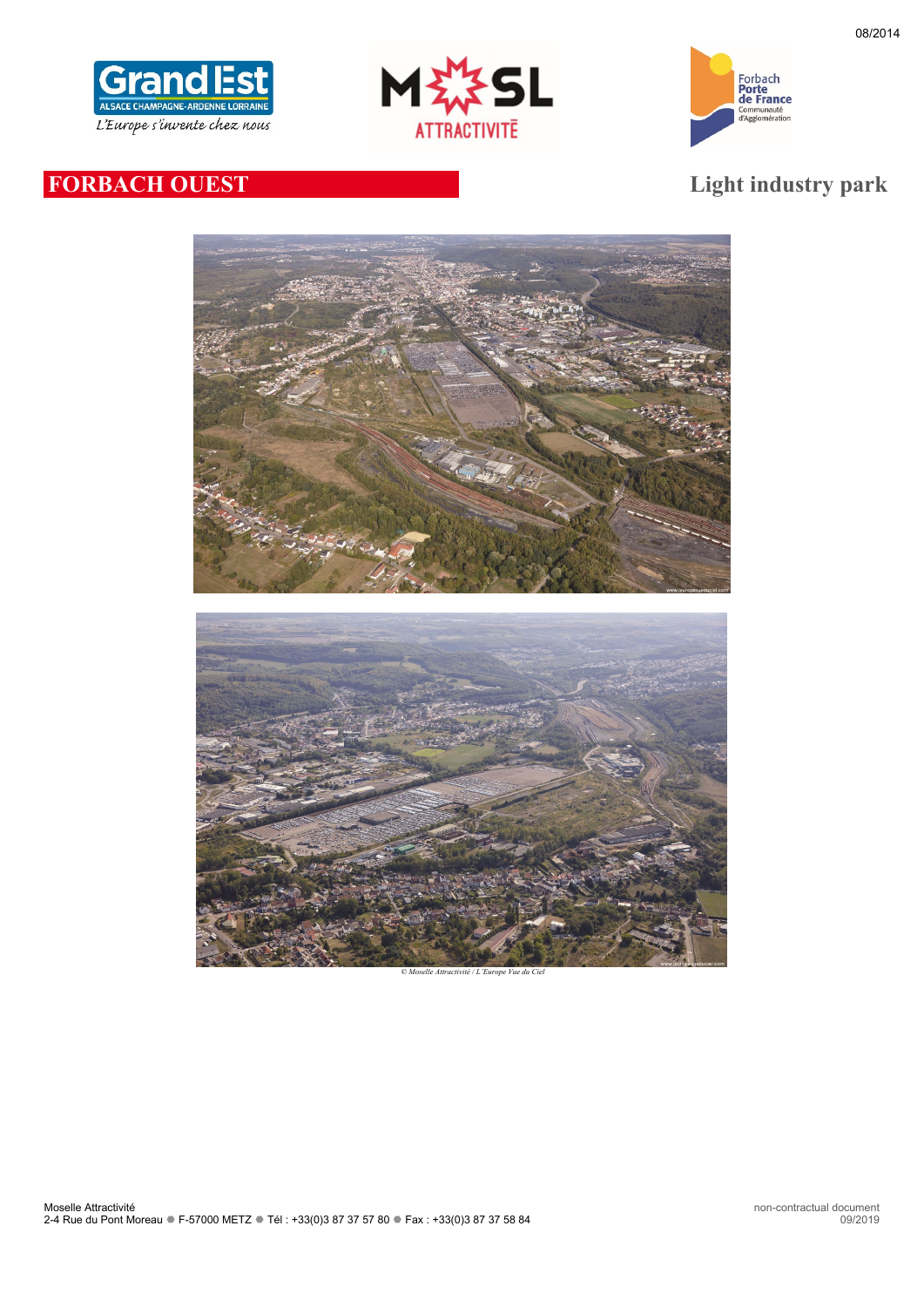# **MAIN BUSINESSES IN THE SECTOR**

| <b>RAISON SOCIALE</b>                           | <b>LOCALITE</b>     | <b>ACTIVITE</b>                                              | <b>EFFECTIF</b> |
|-------------------------------------------------|---------------------|--------------------------------------------------------------|-----------------|
| <b>SEW USOCOME</b>                              | Forbach South       | Design and manufacture of tools for electro erosion          | 476             |
| <b>CABLERIES LAPP</b>                           | Forbach South       | Manufacture of electric cables                               | 233             |
| <b>HYDAC</b>                                    | Forbach South       | Hydraulic components                                         | 120             |
| <b>VAN HEES</b>                                 | Forbach South       | Food spices                                                  | 75              |
| <b>EGERLAND</b>                                 | Forbach West        | Automotive logistics                                         | 112             |
| AMAZONE                                         | Forbach             | Agricultural equipment                                       | 100             |
| <b>ELYSEE COMESTIQUES</b>                       | Forbach South       | Cosmetics                                                    | 215             |
| <b>MESURA</b>                                   | Forbach South       | Gas regulators                                               | 75              |
| <b>BATIFER BATIMENT FERRURES</b>                | Forbach South       | Ironwork for building                                        | 79              |
| LABORATOIRES JUVA PRODUCTIONS                   | Forbach South       | Parapharmacy                                                 | 76              |
| <b>JECA</b>                                     | Forbach             | Charcuterie, cured meats + sales site                        | 60              |
| <b>DA SOLER</b>                                 | Forbach South       | Transport                                                    | 37              |
| <b>EURODEV CENTER - Business incubator</b>      | Eurozone            | Business and enterprise centre                               | 112             |
| <b>PEMTEC</b>                                   | Eurozone            | Design and construction of machine tools for electro-erosion | 40              |
| <b>EURODATA</b>                                 | Forbach West        | Data processing                                              | 29              |
| <b>CEPALOR</b>                                  | Forbach South       | Food processing                                              | 13              |
| CPM - Centre de Pyrolyse du Charbon de Marienau | <b>Forbach West</b> | Research                                                     | 20              |
| <b>EST USINAGE</b>                              | Forbach South       | General engineering                                          | 17              |
| <b>BAKELINE</b>                                 | Schoeneck           | Industrial bakery                                            | 24              |
| <b>MIX FOOD SERVICES</b>                        | Schoeneck           | Industrial bakery                                            | 47              |
| <b>STOCKAM</b>                                  | Schoeneck           | Industrial shelving                                          | 40              |
| <b>STVA</b>                                     | Forbach West        | Automotive logistics                                         | 67              |
| <b>EUROVIA</b>                                  | Forbach West        | Public works                                                 | 60              |
| <b>GUNAY</b>                                    | <b>Forbach West</b> | <b>Building construction</b>                                 | 39              |
| <b>TESTO TIS</b>                                | Forbach North       | Measuring instrument calibration                             | 43              |
| ARGO HYTOS                                      | Forbach North       | Filter and valve production                                  | 17              |
| <b>NSTI</b>                                     | Forbach North       | Production and installation of fire protection systems       | 51              |